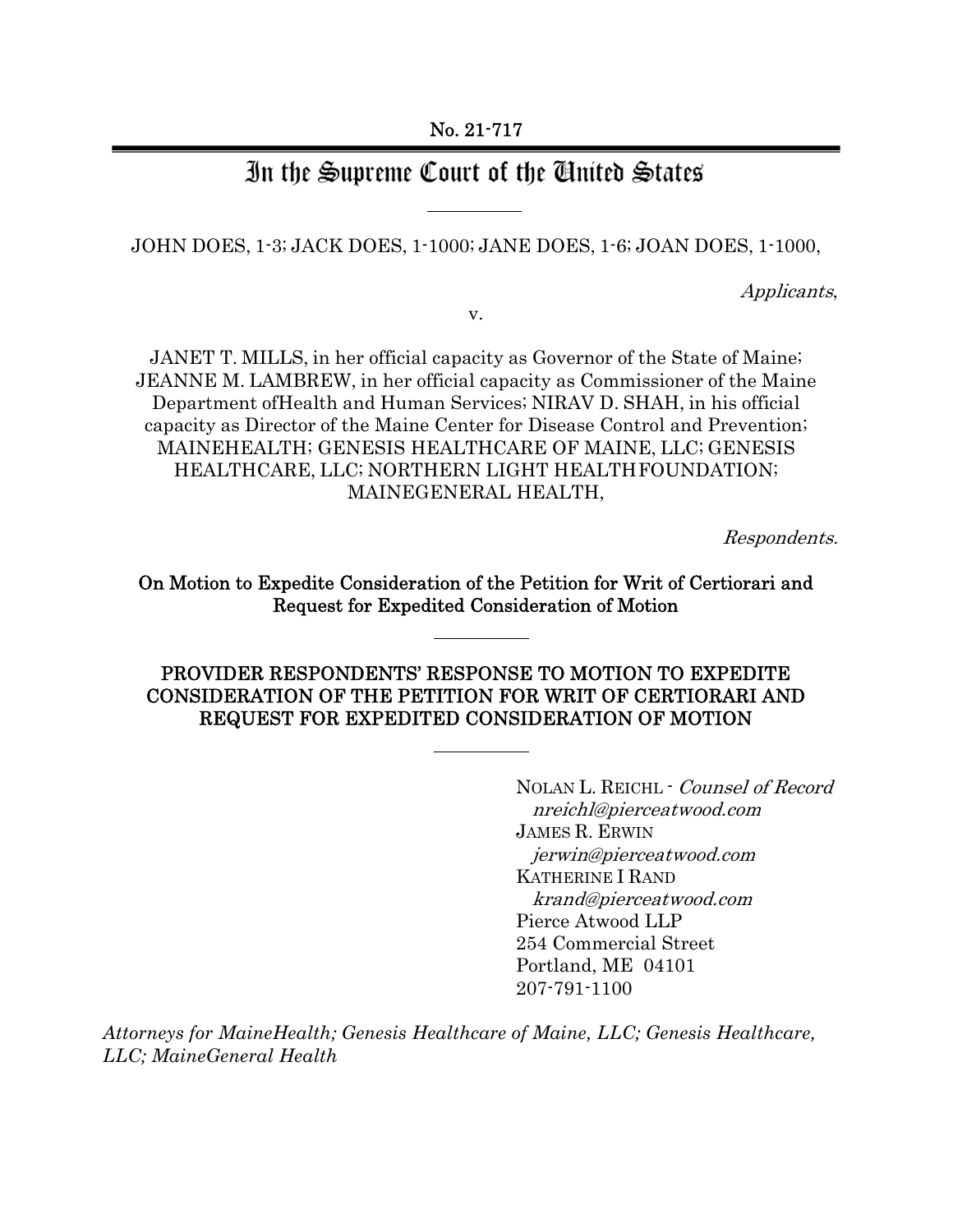### DISCLOSURE STATEMENT OF DEFENDANT MAINE HEALTH

Defendant MaineHealth ("Defendant"), through counsel and in accordance with Rule 26.1 of the Federal Rules of Appellate Procedure, hereby discloses it is a Maine non-profit corporation, the parent corporation of which is MaineHealth Services, which is also a Maine non-profit corporation.

### DISCLOSURE STATEMENT OF DEFENDANT GENESIS HEALTHCARE OF MAINE, LLC

Defendant Genesis HealthCare of Maine, LLC ("Defendant"), through counsel and in accordance with Rule 26.1 of the Federal Rules of Appellate Procedure, hereby discloses it is a Maine limited liability company and that its sole member is GHC Holdings LLC. GHC Holdings LLC is a Delaware limited liability company and its sole member is Genesis HealthCare LLC. Genesis HealthCare LLC is a Delaware limited liability company and its sole member is Gen Operations II, LLC. Gen Operations II, LLC is a limited liability company the sole member of which is GEN Operations I, LLC. GEN Operations I, LLC is a limited liability company of which the sole member is FC-GEN Operations Investment, LLC. FC-GEN Operations Investment, LLC is a limited liability company in which the following have ownership interests:

- Sundance Rehabilitation Holdco, Inc. is a Delaware corporation having a 5.3% membership interest
- Sun Healthcare Group, Inc. is a Delaware corporation having a 64.1% membership interest, and also a 100% interest in Sundance Rehabilitation Holdco, Inc.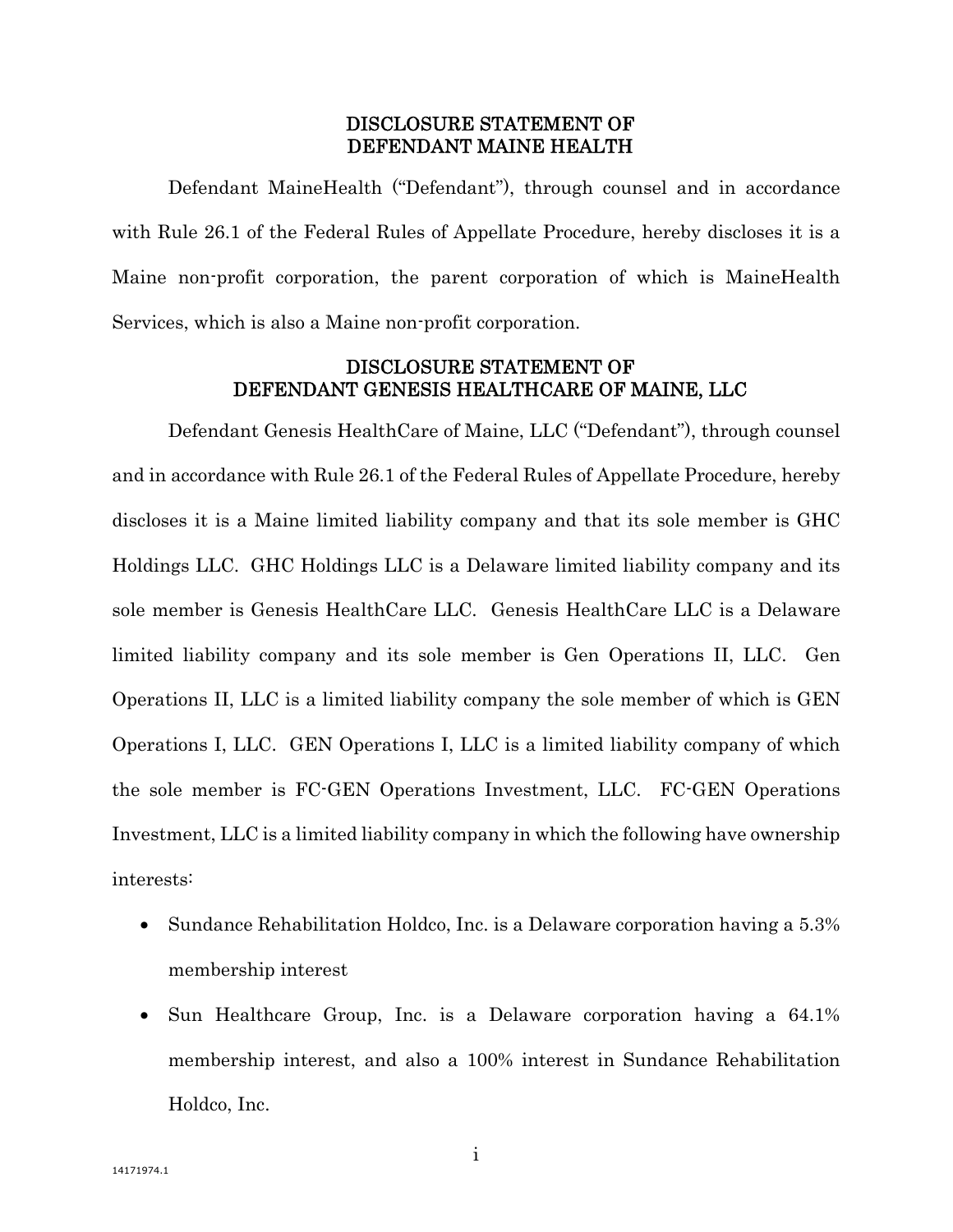• Multiple investors have a 30.6% interest holding rights to income and losses but no rights as to control.

Genesis Healthcare, Inc. is a publicly traded corporation organized in Delaware and the sole shareholder of Sun Healthcare Group, Inc. Genesis Healthcare, Inc., is traded on OTCMKTS under the ticker symbol "GENN". There is no shareholder owning 10% or more of Genesis Healthcare, Inc., shares.

### DISCLOSURE STATEMENT OF DEFENDANT GENESIS HEALTHCARE LLC

Defendant Genesis HealthCare LLC ("Defendant"), through counsel and in accordance with Rule 26.1 of the Federal Rules of Appellate Procedure, hereby discloses it is a Delaware limited liability company and that its sole member is GEN Operations II, LLC. GEN Operations II, LLC is a limited liability company the sole member of which is GEN Operations I, LLC. GEN Operations I, LLC is a limited liability company the sole member of which is FC-GEN Operations Investment, LLC. FC-GEN Operations Investment, LLC is a limited liability company in which the following have ownership interests:

- Sundance Rehabilitation Holdco, Inc. is a Delaware corporation having a 5.3% membership interest
- Sun Healthcare Group, Inc. is a Delaware corporation having a 64.1% membership interest, and also a 100% interest in Sundance Rehabilitation Holdco, Inc.
- Multiple investors have a 30.6% interest holding rights to income and losses but no rights as to control.

ii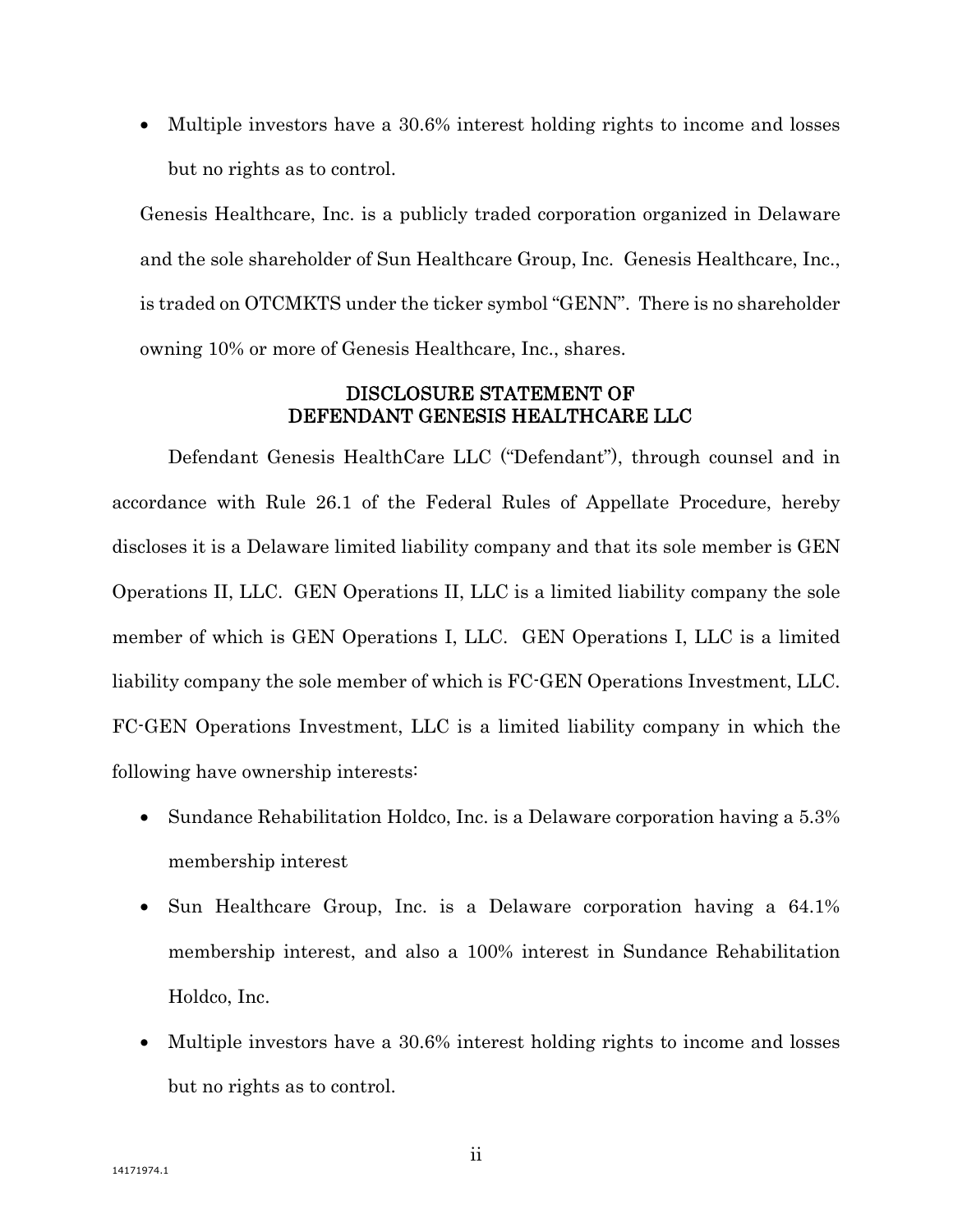Genesis Healthcare, Inc. is a publicly traded corporation organized in Delaware and the sole shareholder of Sun Healthcare Group, Inc. Genesis Healthcare, Inc., is traded on OTCMKTS under the ticker symbol "GENN". There is no shareholder owning 10% or more of Genesis Healthcare, Inc., shares.

## DISCLOSURE STATEMENT OF DEFENDANT MAINEGENERAL HEALTH

Defendant MaineGeneral Health ("Defendant"), through counsel and in accordance with Rule 26.1 of the Federal Rules of Appellate Procedure, hereby discloses that it is a Maine non-profit corporation, and that it has no parent corporation.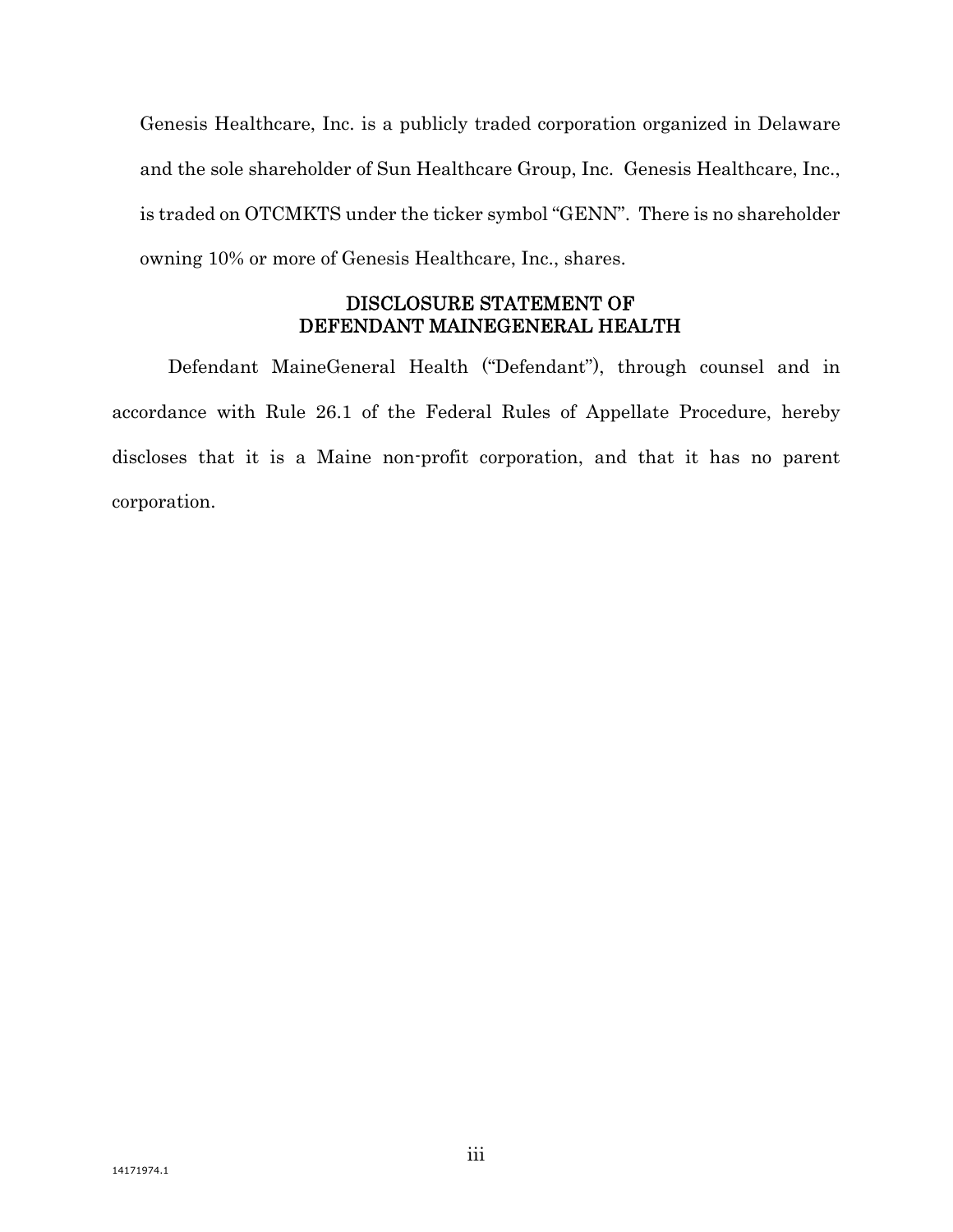# TABLE OF CONTENTS

|                | DISCLOSURE STATEMENT OF DEFENDANT MAINE HEALTH                                                                                |
|----------------|-------------------------------------------------------------------------------------------------------------------------------|
|                | DISCLOSURE STATEMENT OF DEFENDANT GENESIS HEALTHCARE                                                                          |
|                | DISCLOSURE STATEMENT OF DEFENDANT GENESIS HEALTHCARE                                                                          |
|                | DISCLOSURE STATEMENT OF DEFENDANT MAINEGENERAL                                                                                |
|                |                                                                                                                               |
|                |                                                                                                                               |
|                |                                                                                                                               |
|                |                                                                                                                               |
| $\mathbf{I}$ . |                                                                                                                               |
| II.            | The interlocutory posture of the case renders it a poor choice for                                                            |
| III.           | The claims against the Provider Respondents do not merit<br>expedited consideration for review because they are not likely to |
|                |                                                                                                                               |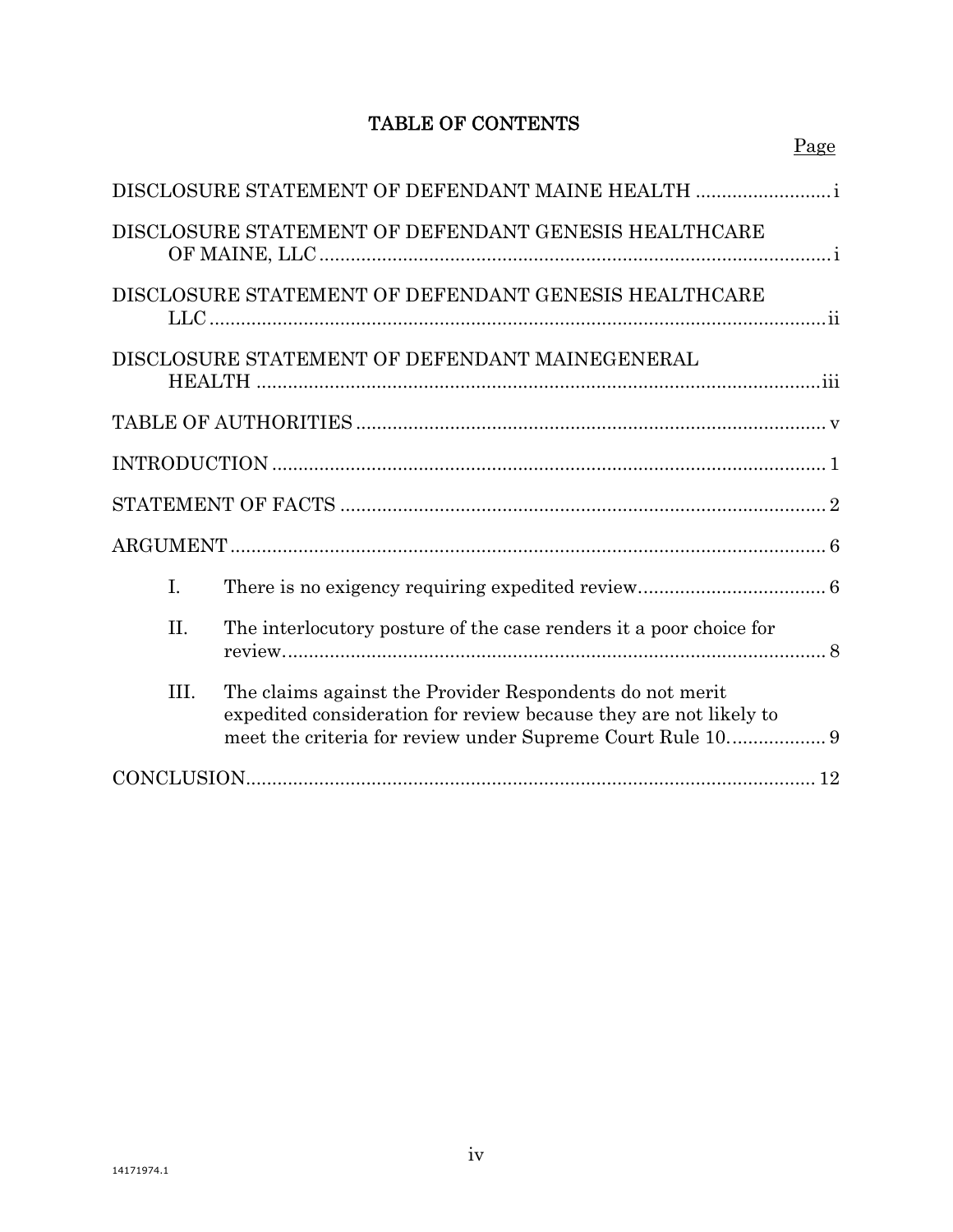## **TABLE OF AUTHORITIES**

# Bedrossian v. Nw. Mem'l Hosp., Charlesbank Equity Fund II v. Blinds To Go, Inc., Cloutier v. Costco Wholesale Corp., EEOC v. Oak-Rite Mfg. Corp., Kluge v. Brownburg Community Sch. Corp., Matthews v. Wal-Mart Stores, Inc., Rodriguez v. United States, Sampson v. Murray. Sutton v. Providence St. Joseph Med. Ctr., Trans World Airlines, Inc. v. Hardison, **STATUTES**

**CASES**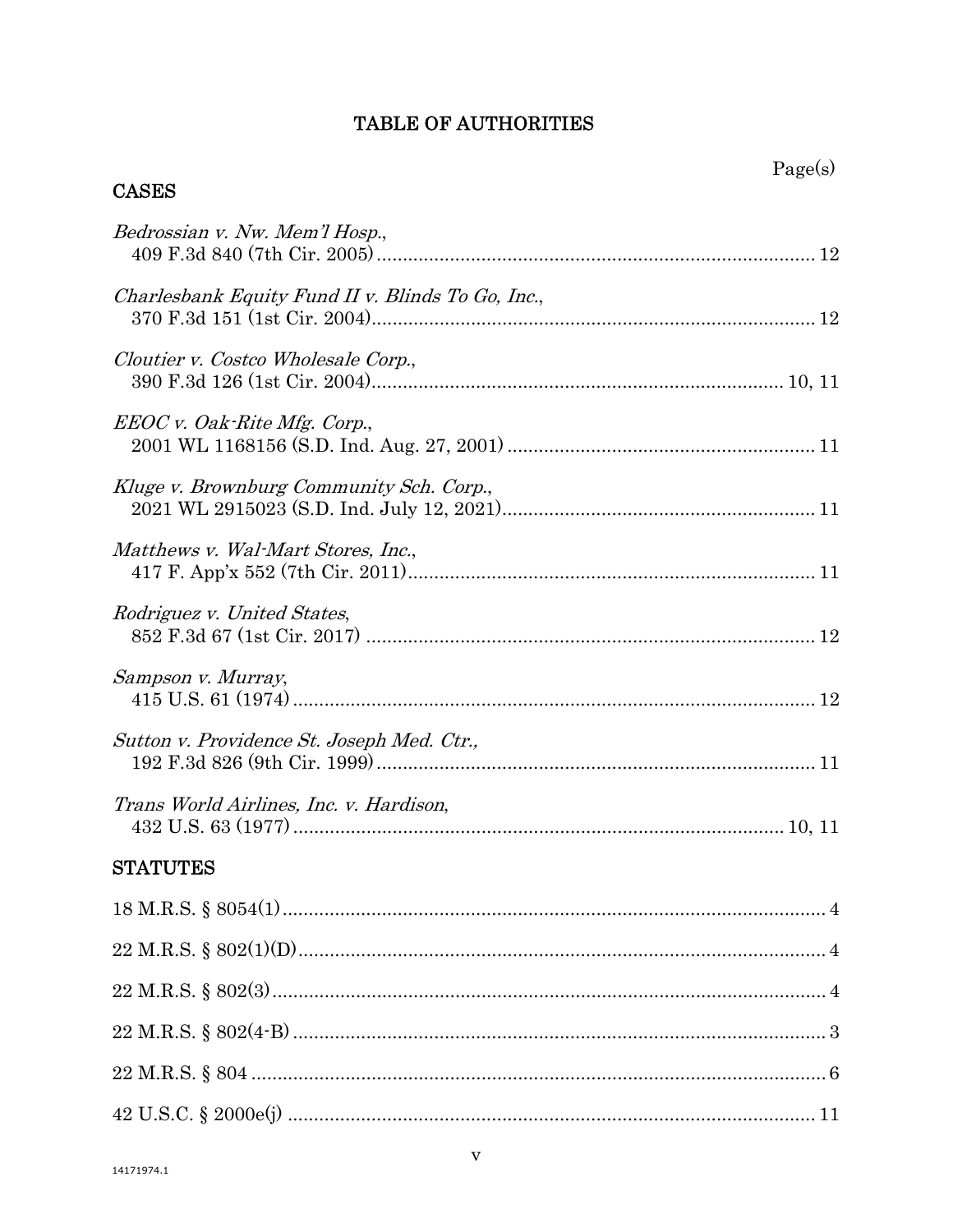# RULES

# LEGISLATIVE DOCUMENTS

|--|--|--|--|--|

# OTHER AUTHORITIES

| 11A Charles Alan Wright, Arthur R. Miller, & Mary Kay Kane,                                                                                                                                                               |  |
|---------------------------------------------------------------------------------------------------------------------------------------------------------------------------------------------------------------------------|--|
| Health Care Worker Vaccination FAQS, MAINE GOV (last updated Nov. 10, 2021) at<br>FAQ 1, https://www.maine.gov/covid19/vaccines/public-faq/health-care-worker-                                                            |  |
| Mills Administration Provides More Time for Health Care Workers to Meet COVID-<br>19 Vaccination Requirement, MAINE.GOV (Sept. 2, 2021),<br>https://www.maine.gov/governor/mills/news/mills-administration-provides-more- |  |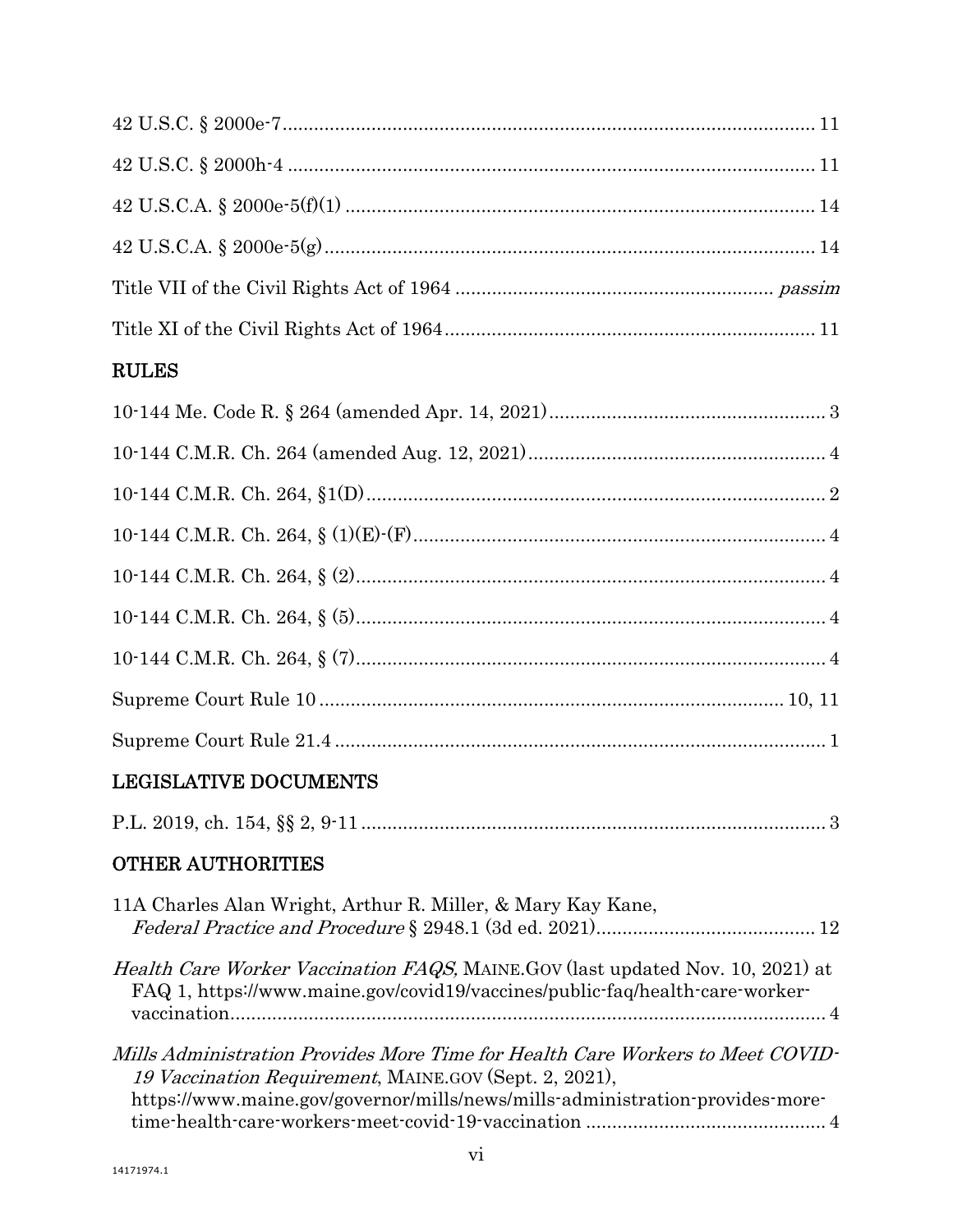#### INTRODUCTION

 Pursuant to Supreme Court Rule 21.4, Respondents MaineHealth, Genesis Healthcare of Maine, LLC, Genesis Healthcare, LLC, Northern Light Health Foundation and MaineGeneral Health (hereafter "Provider Respondents") hereby respond to Petitioners' Motion to Expedite Consideration of the Petition for Certiorari and Request for Expedited Consideration of that Motion (hereafter "Motion"). Provider Respondents intend to file a brief in opposition to the Petition for Certiorari ("Petition") with respect to Petitioner's second and third Questions Presented. Separately, they will request an additional thirty days, until January 14, 2022, to do so.

Provider Respondents believe that expedited consideration of the Petition is not warranted, and could deprive the Court of information and time that would be of value in facilitating a proper assessment of the appropriateness of this case for review.

First, the alleged harm Petitioners sought to prevent through injunctive relief has, with the denial of that relief all five times they have sought it, now occurred. Petitioners' appeal of those requests for injunctive relief is likely moot. There is no exigency requiring expedited consideration of the Petition.

Second, the Court should consider the interlocutory posture of the case, including in particular the underdeveloped record.

Third, the Provider Respondents are private employers, and Petitioners neither allege that they are state actors nor assert any constitutional claims against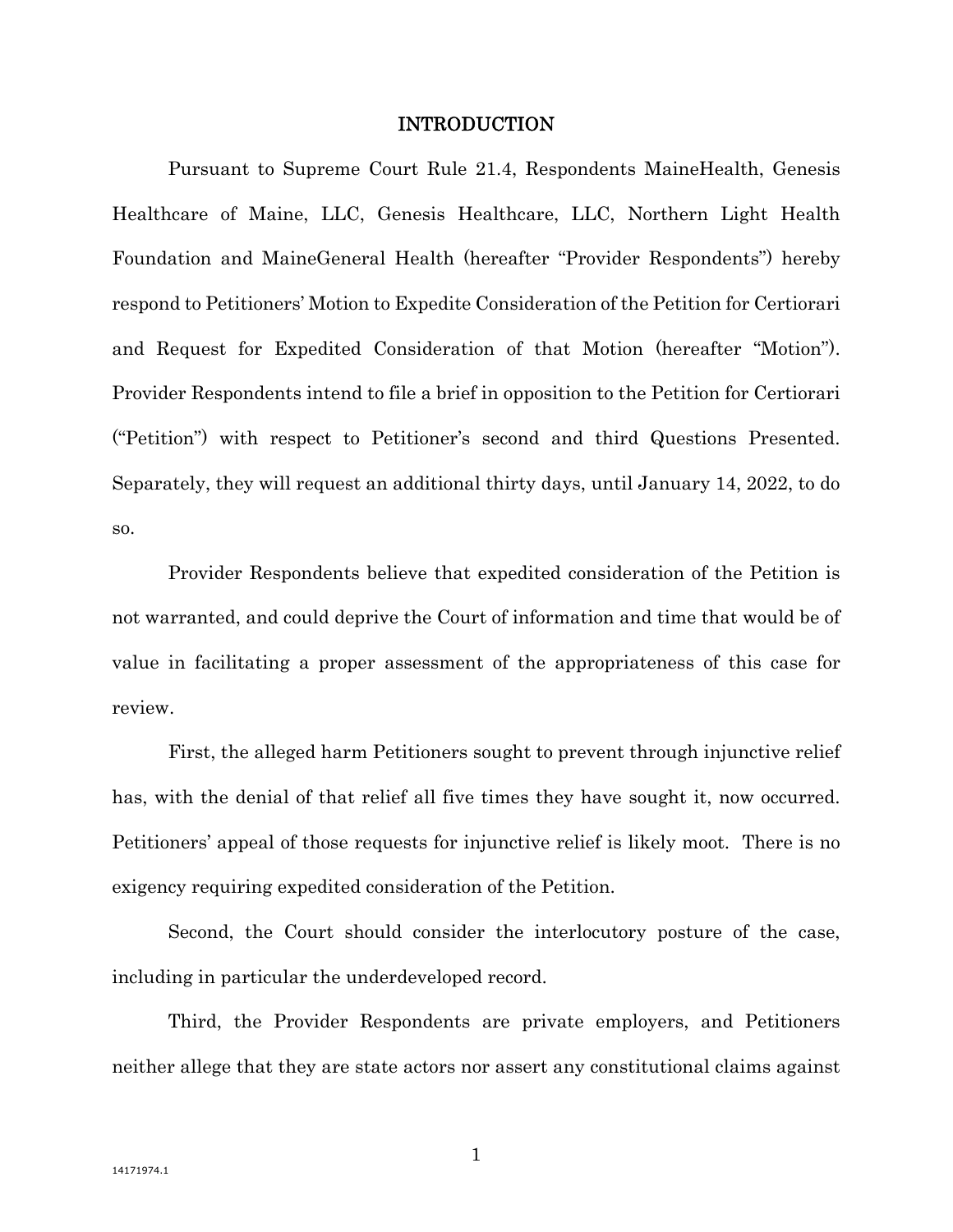them. Hence, even if the Court concludes that the free exercise claims – whether in this case, the two New York cases, or all three – merit review, that review does not require the Court to grant certiorari with respect to the separate claims against the Provider Respondents, as to which the law is well settled and the courts below concluded injunctive relief was not warranted.

#### STATEMENT OF FACTS1

The background set forth in the First Circuit's Opinion (Case 21-1826, Doc. 00117800246, Pages 1, 4-14) and the District Court's Order (Case 1:21-cv-00242-JDL, Doc. 65, ##763, 766-772) provide a complete and accurate recitation of the facts. Nonetheless, for the Court's convenience, the Provider Respondents offer the following brief factual background.

Maine has a long history of requiring healthcare workers at Designated Healthcare Facilities<sup>2</sup> to be vaccinated against infectious diseases subject to limited exemptions. (See Case 21-1826, Doc. 00117800246, Pages 4-6; Case 1:21-cv-00242- JDL, Doc. 65, ##770-772.) Petitioners have repeatedly made the erroneous claim that Maine eliminated its religious exemption from mandatory vaccine requirements at the same time it added COVID-19 to its list of mandatory immunizations. (See Emergency Application for Writ of Injunction Pending Disposition of Petition for Writ

 $\overline{a}$ 

<sup>&</sup>lt;sup>1</sup> The Provider Defendants are unable to adopt Petitioners' Statement of Facts.

<sup>2</sup> The term "Designated Healthcare Facility" ("DHCF") is defined in the rules to include "a licensed nursing facility, residential care facility, Intermediate Care Facility for Individuals with Intellectual Disabilities . . ., multi-level healthcare facility, hospital, or home health agency subject to licensure by the State of Maine, Department of Health and Human Services Division of Licensing and Certification." 10-144 C.M.R. Ch. 264, §1(D).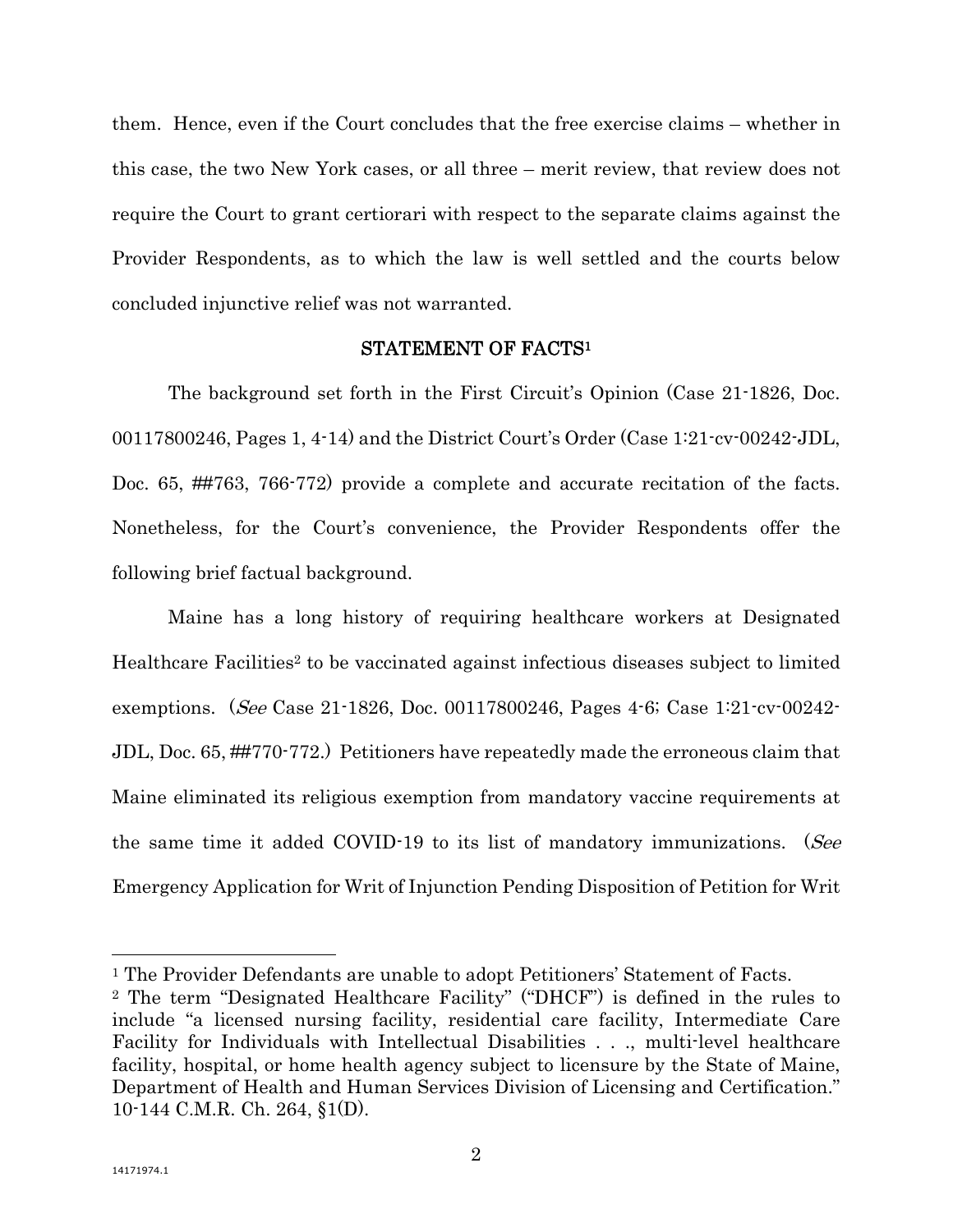of Certiorari Relief (Application) at 2, 8-9; see also Motion at 2.) In fact, Maine did not eliminate the religious exemption to mandatory vaccine requirements for certain healthcare workers in conjunction with its directive that these workers be vaccinated against COVID-19. Rather, in response to declining vaccination rates in the State of Maine, the Maine Legislature amended the State's mandatory immunization laws with respect to both healthcare workers and public school students in 2019, before the pandemic, to remove previously recognized religious and philosophical exemptions. (Emphasis added); see P.L. 2019, ch. 154, §§ 2, 9-11 (varying effective dates); 22 M.R.S. § 802 (4-B). As a result, the only remaining exemption to all required vaccines is a medical exemption for individuals for whom vaccination would be medically inadvisable and for whose protection the non-medical exemptions were removed. See id.

In March 2020, Maine voters rejected a peoples' veto referendum that sought to repeal the 2019 legislative changes, thereby endorsing the Maine Legislature's decision to eliminate non-medical exemptions from vaccination for healthcare workers at DHCFs. On April 14, 2021, following the referendum and consistent with the directive from the Maine Legislature, the Maine Department of Health and Human Services ("DHHS") formally amended its existing Immunization Requirements for Healthcare Workers rule to remove the religious and philosophical exemptions from its text. 10-144 Me. Code R. § 264 (amended Apr. 14, 2021). Then, due to the growing COVID-19 crisis in the United States and Maine, on August 12, 2021, DHHS issued an emergency rule further amending this rule by adding the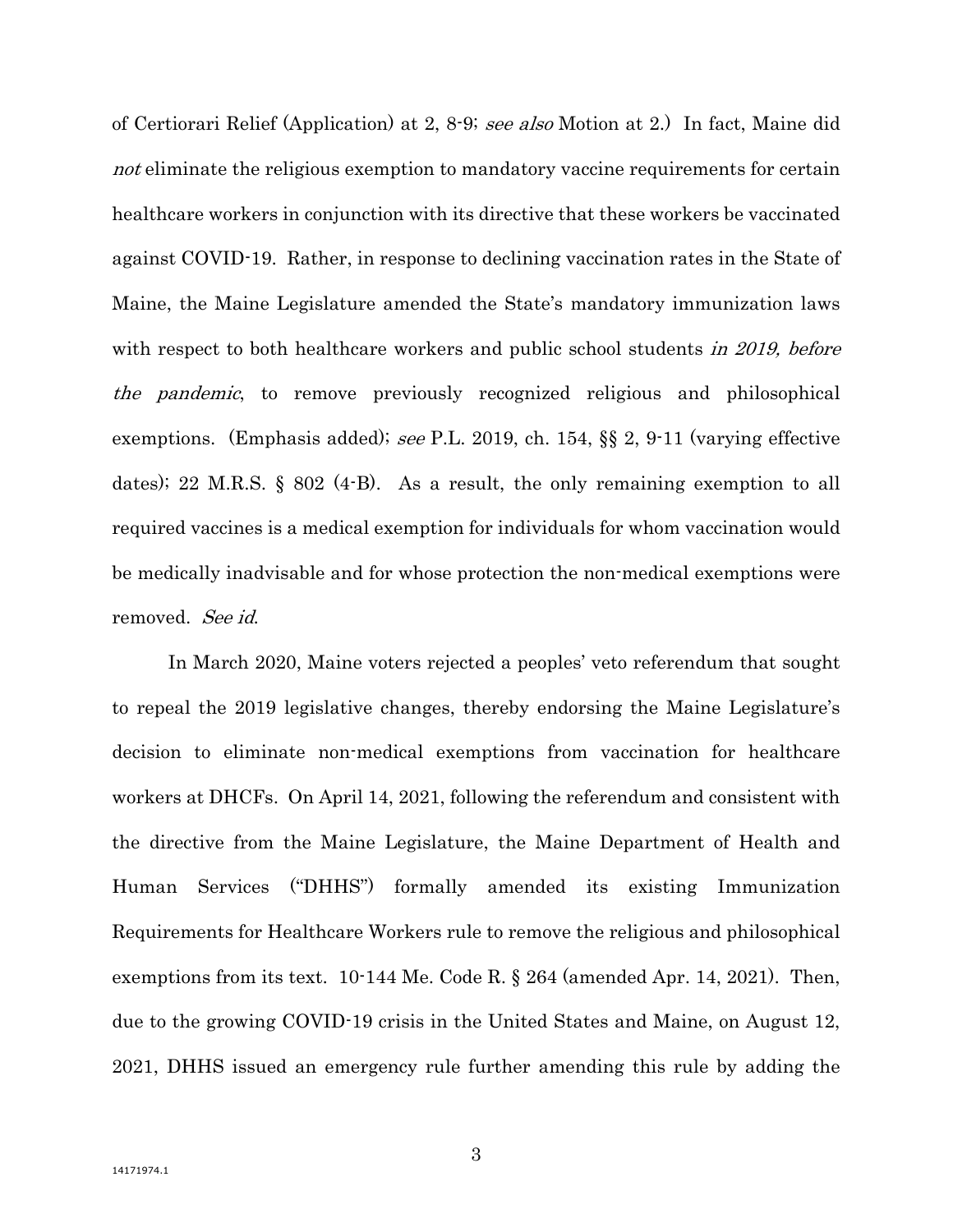COVID-19 vaccine to the list of mandated vaccines for healthcare workers.3 10-144 C.M.R. Ch. 264 (amended Aug. 12, 2021) (the "Emergency Rule").  $4$  See Case 1:21-cv-00242-JDL, Doc. 51-1, ##601-608. The Emergency Rule required employees of DHCFs to receive their final dose of the COVID-19 vaccine on or before September 17, 2021. Id. at §§ 264(1)(E)-(F), (2), (5), (7). On or about September 2, 2021, Governor Janet Mills announced that DHHS would not begin enforcing the Emergency Rule until October 29, 2021 so healthcare workers would have additional time to come into compliance. See Mills Administration Provides More Time for Health Care Workers to Meet COVID-19 Vaccination Requirement, MAINE.GOV (Sept. 2, 2021), https://www.maine.gov/governor/mills/news/mills-administration-provides-moretime-health-care-workers-meet-covid-19-vaccination.

The Provider Respondents each operate one or more DHCFs<sup>5</sup>, pursuant to licenses issued and regulations administered by DHHS. Decl. of April Nichols, Case

 $\overline{a}$ 

<sup>3</sup> DHHS has the authority to issue emergency rules as part of its authority to "[e]stablish procedures for the control, detection, prevention . . . of communicable . . . diseases, including public immunization . . . programs." 22 M.R.S. §  $802(1)(D)$ , (3) ("[t]he department shall adopt rules to carry out its duties as specified in this chapter"); 18 M.R.S. § 8054(1).

<sup>4</sup> On November 10 of this year, after the First Circuit denied Petitioners' appeal, but before Petitioners filed their Petition, DHHS issued a final amended Immunization Requirements for Healthcare Workers rule ("Final Rule") replacing the Emergency Rule which has been the basis of Petitioners' claims in this case and the target of their efforts to obtain a preliminary injunction. This Final Rule is discussed further below. See Case 1:21-cv-00242-JDL, Doc. 81-1,  $\#$ #1034-1040.<br><sup>5</sup> Only a fraction of Maine's healthcare facilities – broadly defined – constitute

Designated Healthcare Facilities. In fact, there are many healthcare facilities in the State of Maine which do not meet this definition. See Health Care Worker Vaccination FAQS, MAINE.GOV (last updated Nov. 10, 2021) at FAQ 1, https://www.maine.gov/covid19/vaccines/public-faq/health-care-worker-vaccination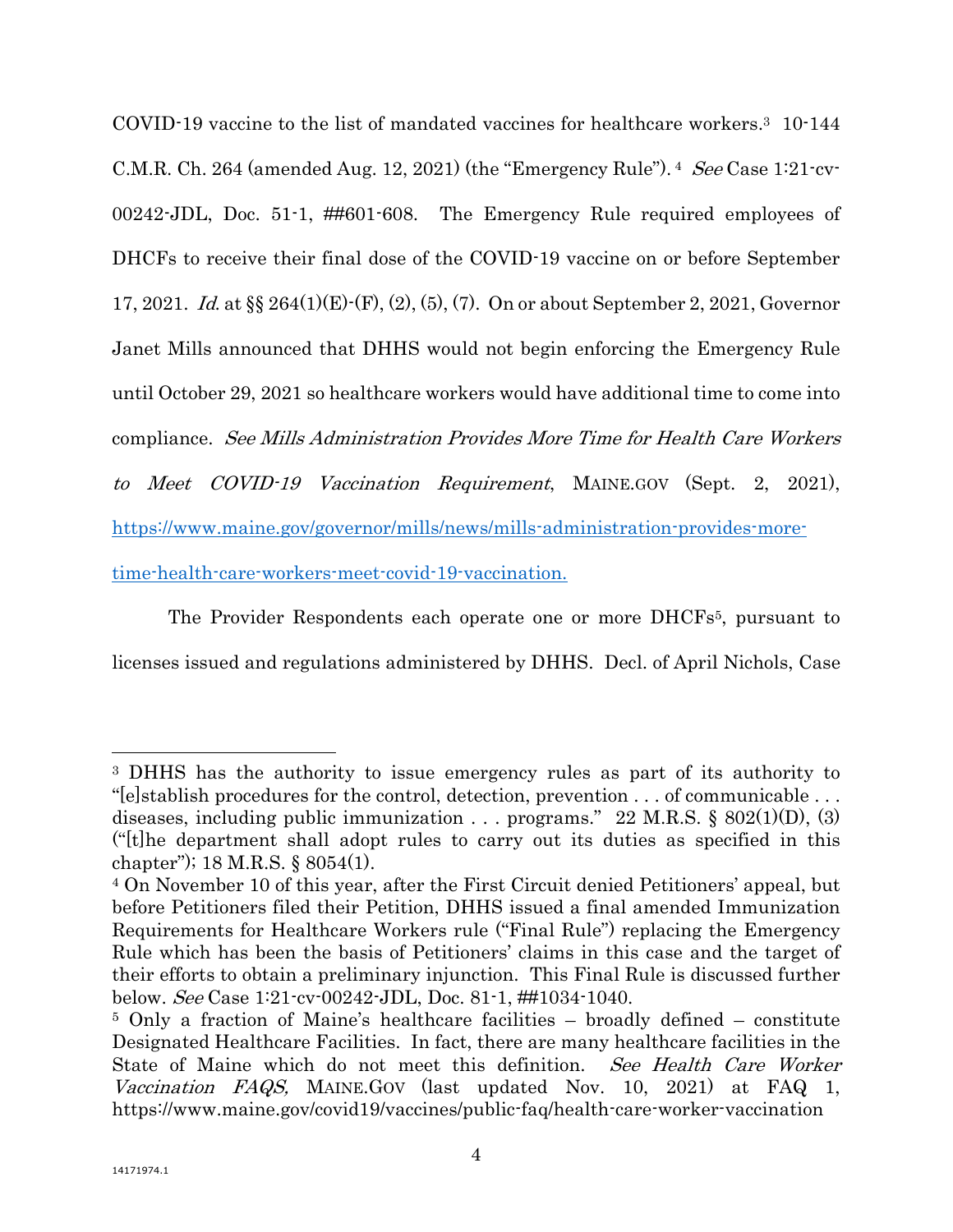1:21-cv-00242-JDL, Doc. 50-2, #576, ¶3; Decl. of Gail Cohen, Case 1:21-cv-00242-JDL, Doc. 50-4, #582, ¶3; Decl. of July West, Case 1:21-cv-00242-JDL, Doc. 50-3, #578, ¶3; Decl. of Paul Bolin, Case 1:21-cv-00242-JDL, Doc. 51-2, #609, ¶3. As a condition of their licensure, the Provider Respondents are required to ensure that employees who are physically present in the workplace are fully vaccinated for COVID-19 subject to the medical exemption. If the Provider Respondents do not follow the Final Rule, they will not be in compliance with state law and could face severe consequences, including being enjoined from continuing to permit employees to work absent proof of vaccination or exemption, civil fines, penalties and loss of licensure. 22 M.R.S. § 804. Accordingly, in compliance with the Emergency Rule imposed by the State agency that licenses and regulates them, $6$  each of the Provider Respondents implemented mandatory COVID-19 vaccination policies consistent with the Emergency Rule and the State's deadline for vaccination. Those policies, out of legal necessity, preclude the employment of unvaccinated workers within DCHFs, leading to the termination of those employees who failed to present valid requests for a medical exemption, refused to be vaccinated, and could not be accommodated, such as with remote work.

 $\overline{a}$ 

<sup>(</sup>listing the types of healthcare facilities that are covered by and excluded from the Emergency and Final Rules). 6 This observation is not intended to suggest that the Provider Defendants believe the

Rule is in any way improper. Rather, it is simply an observation that whether the Rule is constitutionally sound or not, private parties subject to the jurisdiction of the State are bound to comply with state laws unless and until they are rescinded, repealed, or otherwise invalidated.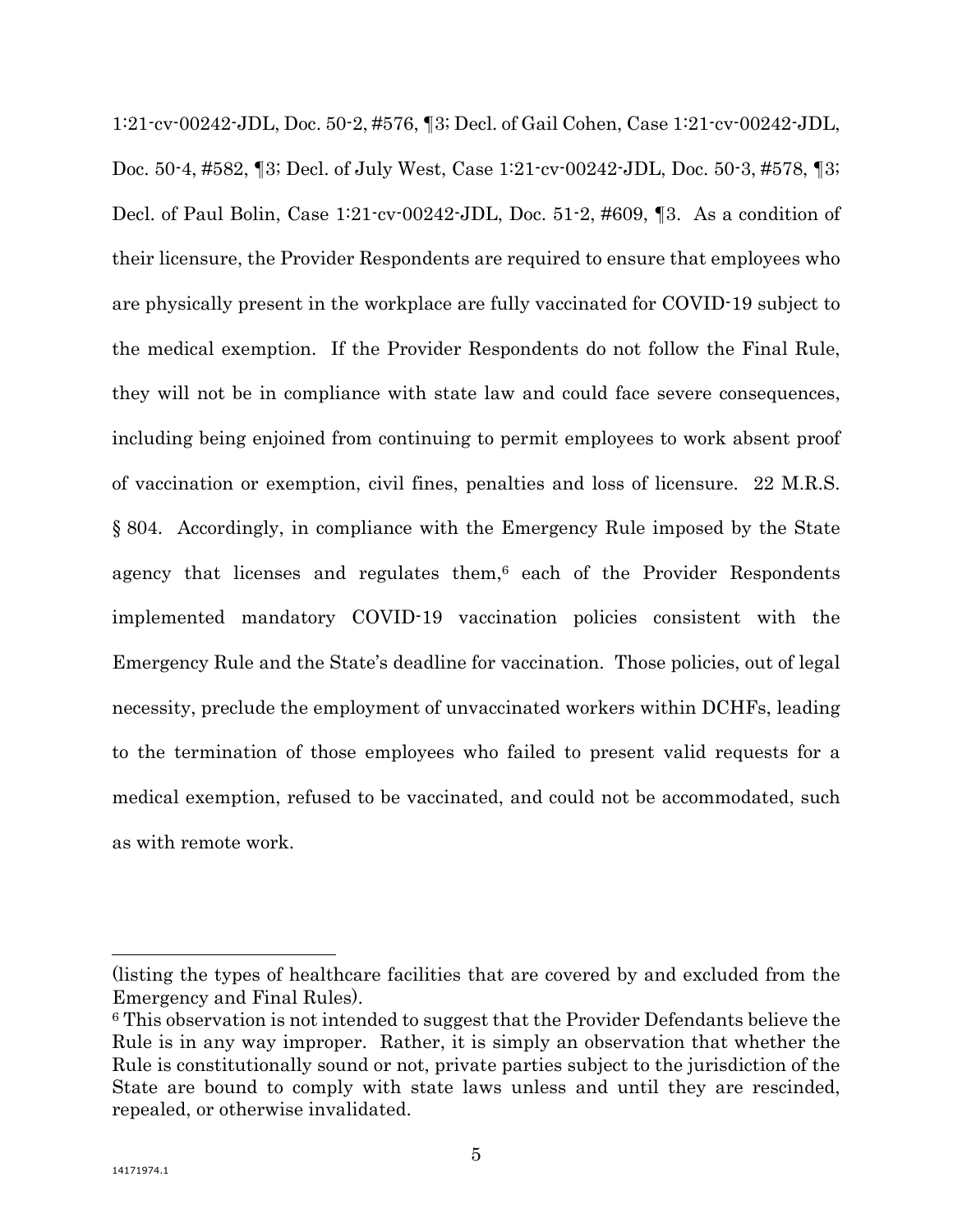#### ARGUMENT

### I. There is no exigency requiring expedited review.

Petitioners have failed in their quest for injunctive relief five times since filing their Verified Complaint on August 23, 2021. First, the District Court denied their ex parte motion for a temporary restraining order on August 25. Case 1:21-cv-00242- JDL, Doc. 11, #130. Second, the District Court denied their motion for preliminary injunction on October 13. Case 1:21-cv-00242-JDL, Doc. 65, #763. Third, the First Circuit Court of Appeals denied their emergency motion for an injunction pending appeal on October 15. Case 21-1826, Document 00117798575, Entry ID 6452863. Fourth, the First Circuit denied their appeal of the District Court's denial of their motion for preliminary injunction on October 19. Case 21-1826, Document 001177800246, Entry ID 6453714. Fifth, this Court denied their emergency application for writ of injunction on October 29. Doc. 14074119, 595 U.S. \_\_ (2021).

This Court's October 29 denial of the emergency application for writ of injunction occurred on the same day that the State of Maine's Emergency Rule became enforceable. Provider Respondents could no longer employ anyone in their DHCFs who was not so immunized, subject only to medical exemption, without violating the Emergency Rule and risking their licenses to operate. If Petitioners did not get vaccinated, their employment may have soon been terminated.<sup>7</sup> At this point, the alleged harm Petitioners sought to prevent through injunctive relief occurred,

 $7$  Because Petitioners have remained anonymous, Provider Respondents do not know if the employees they terminated for failure to comply with the COVID-19 immunization requirement actually included any of the Petitioners.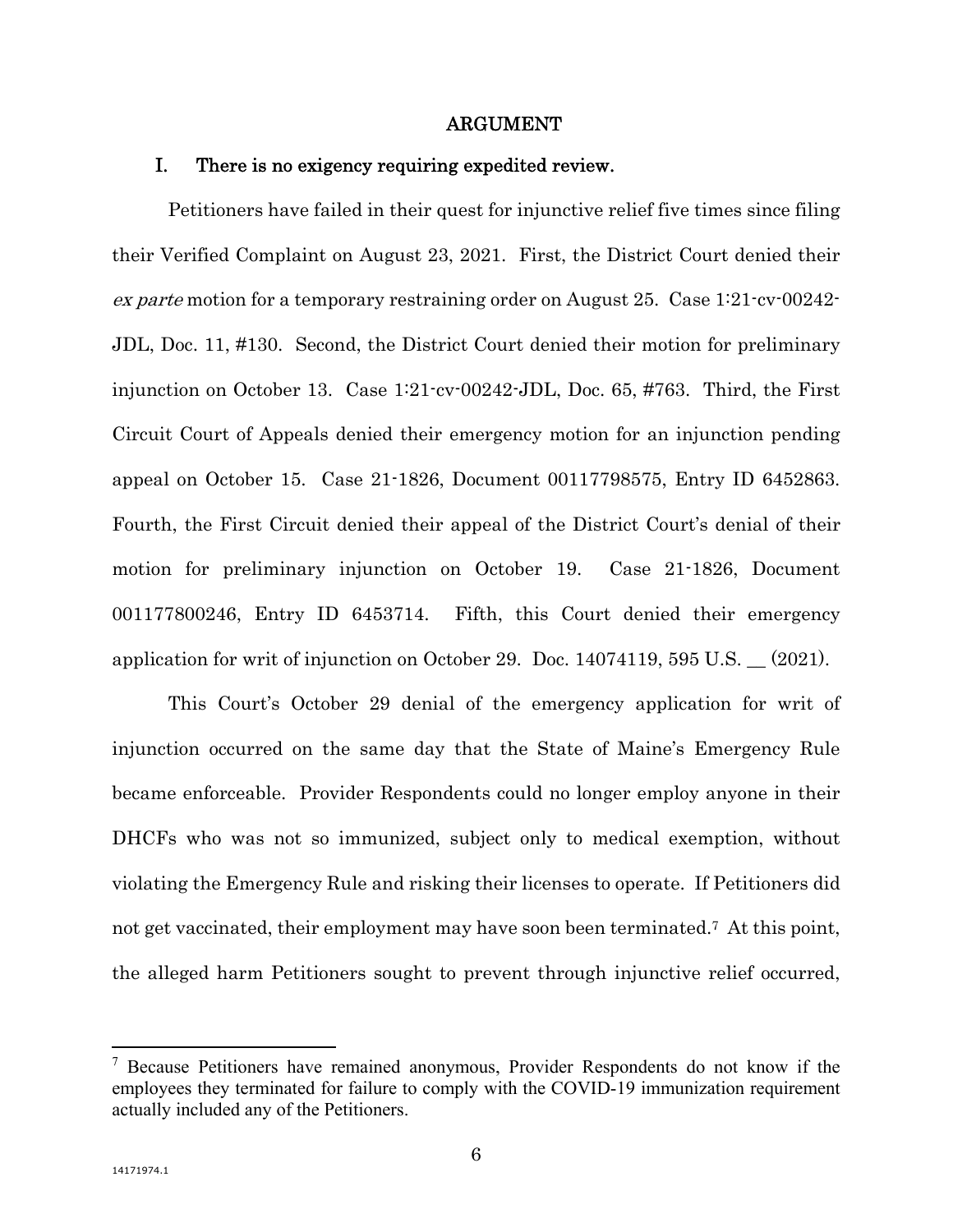and their request for preliminary injunctive relief became moot. Moreover, when in effect the Emergency Rule applied only to DHCFs, Dental Health Practices, and Emergency Medical Services Organizations, leaving other healthcare jobs  $(e.g.,)$ physicians' offices) available. Now, under the Final Rule (effective November 10; see footnote 4 supra) Dental Health Practices and EMS Organizations are no longer subject to the mandate, opening still more employment opportunities to unvaccinated healthcare workers. Because there are other employment opportunities, both in their filed and in Maine, Petitioners do not face the claimed dilemma of choosing between feeding their families and following their religious beliefs.

Finally, Petitioners themselves do not believe there is any emergency with respect to their Petition. In a Motion to Stay Pending Disposition of Petition for Writ of Certiorari filed in the District of Maine on November 19, Petitioners state as follows in reference to emergency applications for writs of injunction now pending in two similar cases in the Second Circuit (see infra). "Decisions on those applications are imminent, but even if they were to be denied, they are different procedurally than the non-emergency, full merits review requested in Plaintiffs' Cert. Petition in this case, for which at least two justices have expressed a preference." (Emphasis supplied) See Case 1:21-cv-002420-JDL, Doc. 81, ##866, 869.

In sum, to the extent any exigency ever existed with respect to the claims against Provider Respondents – a position with which Provider Respondents do not agree, for the reasons set forth in their opposition to Petitioners' emergency application for writ of injunction – that exigency no longer exists.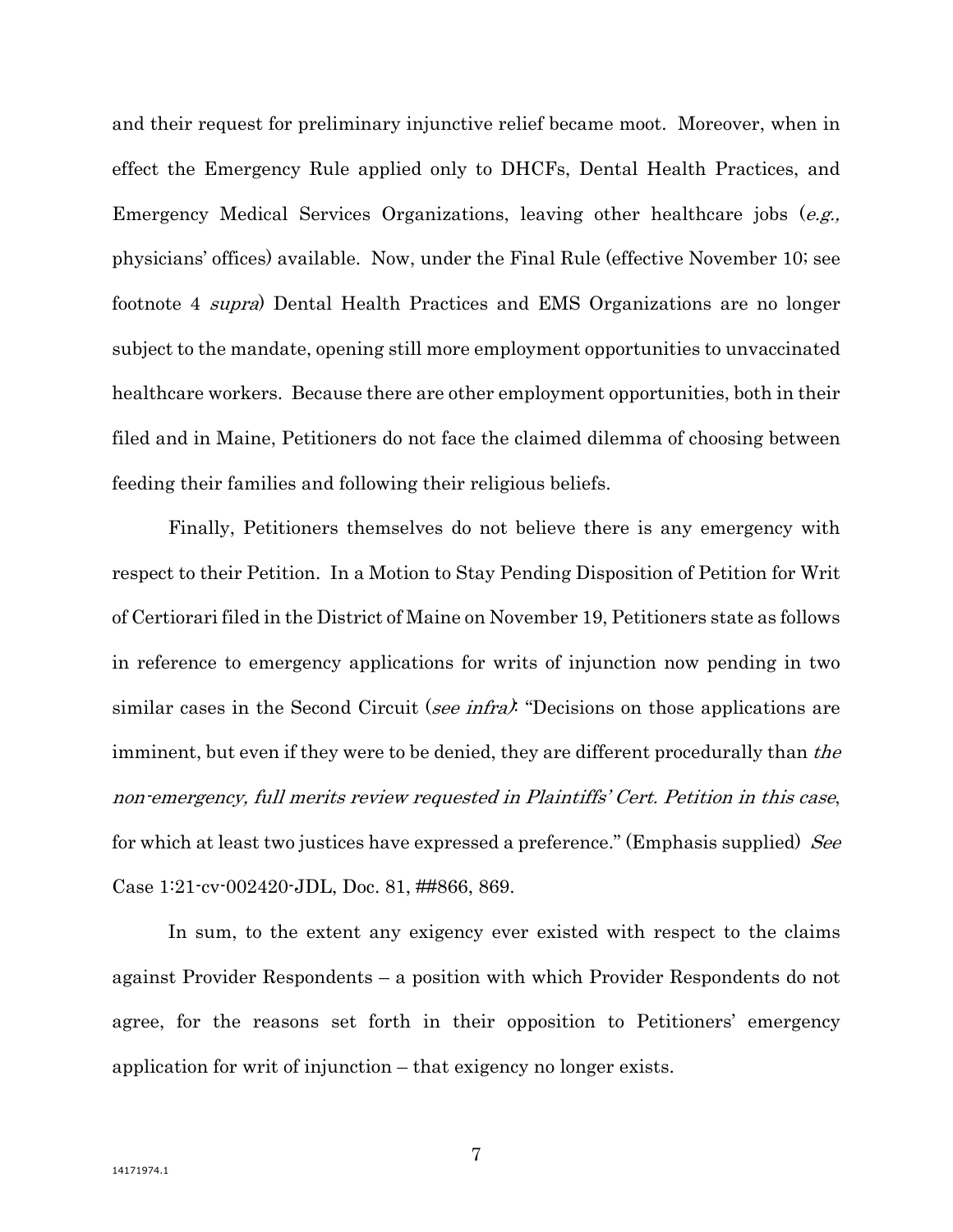#### II. The interlocutory posture of the case renders it a poor choice for review.

The Petition brings forth to the Court a case that has not progressed beyond the resolution of a motion for preliminary injunction. The record is undeveloped, including in ways that raise serious questions about whether the Court can or should accept review.

First, as noted above, Petitioners have remained anonymous to Provider Defendants, the federal courts, and the public throughout the proceedings to date. Their anonymity was not problematic at the preliminary injunction stage, because of the verification of sufficient facts in the Verified Complaint to establish standing and at least the possibility of injunctive relief as an appropriate remedy. However, the facts have changed: the immunization requirement has moved from the future to the present, the Provider Respondents can no longer lawfully employ unvaccinated individuals without medical exemptions in their DCHFs, and employees who failed to become immunized by October 29 as required by the Emergency Rule have been removed from the workplace. The record does not tell us how many, or which, of the 2,009 Petitioners decided to get vaccinated and remain employed, nor how many, or which, have actually lost their employment because of a refusal to become vaccinated. Those in the first group may no longer have viable Title VII claims. Those in the second group may have individual Title VII claims, but any such claims are certainly not ready for resolution at the trial court level, let alone ripe for review by this Court. Indeed all indications are that the majority of Petitioners have not exhausted required administrative remedies for these claims. The Court cannot know, based on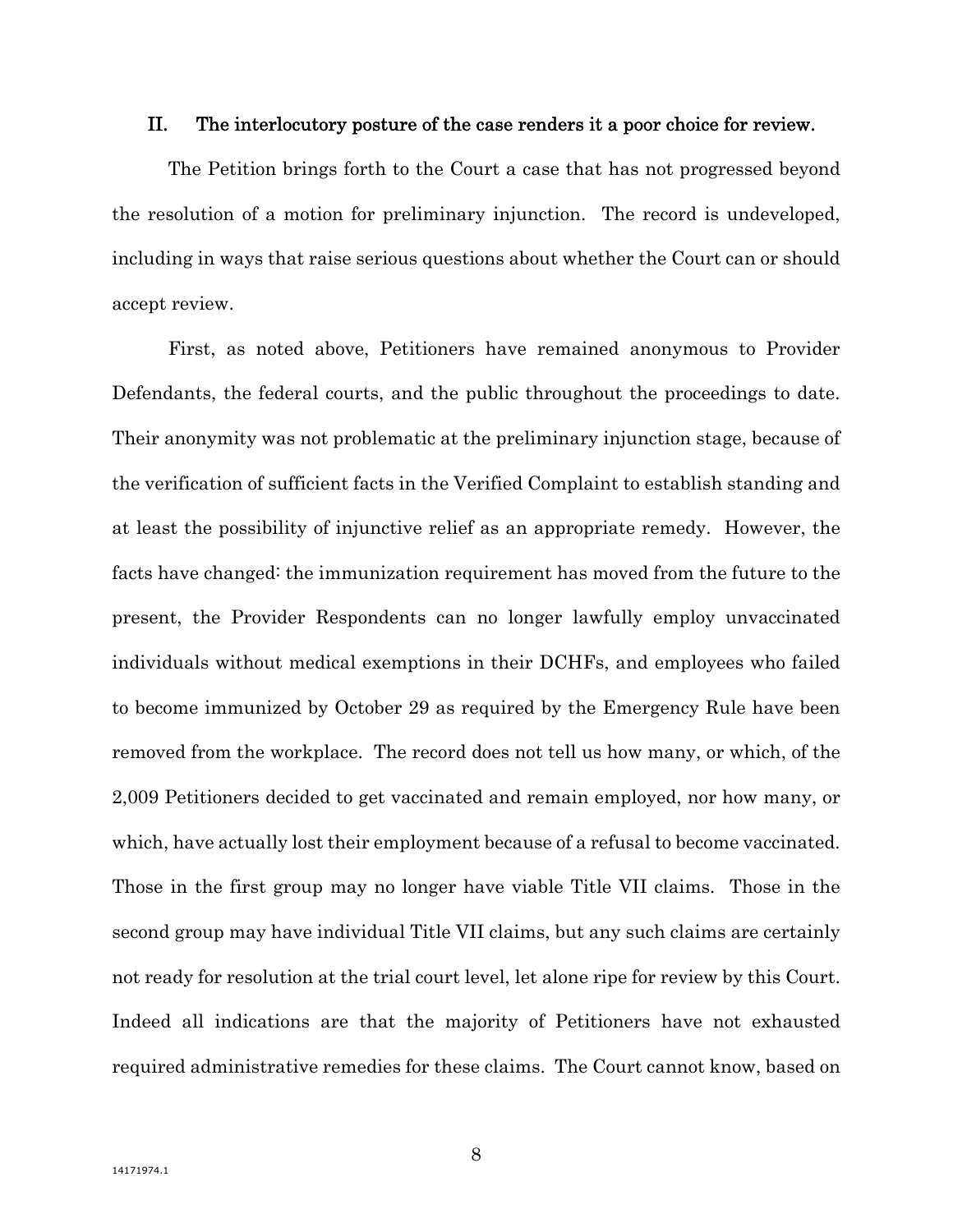the current record, whether any claims involving the Provider Respondents are currently appropriate for review, or indeed if any are reviewable at all.

Second, the Emergency Rule that is at the core of Petitioners' claims has been replaced by the Final Rule, effective November 10. See Case 1:21-cv-00242-JDL, Doc. 81-1, ##1034-1040. The regulation they have sought to enjoin has gone out of existence. The Final Rule is narrower in scope, having eliminated Dental Health Practices and EMS Organizations from its reach. Petitioners have not amended their Verified Complaint nor otherwise taken steps to recast their pleadings in terms of the Final Rule, which depending on how it impacts their individual circumstances may or may not be the cause of their alleged harm.

In light of this uncertainty as to the precise nature and status of Petitioners' claims, a hurried consideration of the Petition could leave the Court without the clarity on these questions needed to determine whether there is still a live controversy, and if so as to which Petitioners.

### III. The claims against the Provider Respondents do not merit expedited consideration for review because they are not likely to meet the criteria for review under Supreme Court Rule 10.

Petitioners posit two Questions for Review that pertain to the Provider Respondents. Question 2 asks whether an employer's Title VII-based duty to provide reasonable accommodation for employees' sincerely held religious beliefs preempts the Emergency Rule. Question 3 asks whether the District Court has authority to grant injunctive relief in aid of Title VII remedies in cases involving the accommodation of sincerely held religious beliefs. There are multiple problems with Petitioners' Questions that Provider Respondents will address in their opposition to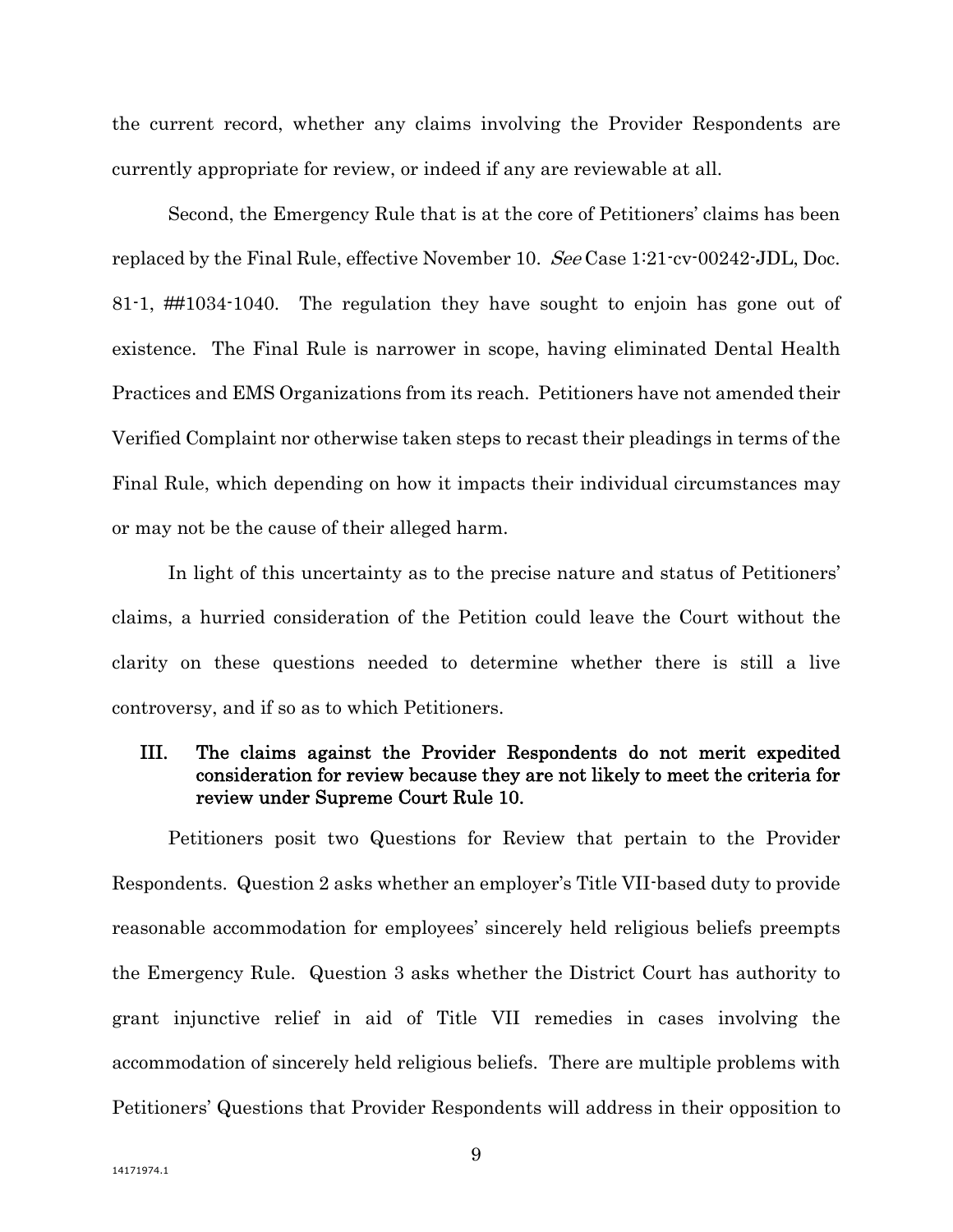the Petition. With regard to the Motion, Provider Respondents make the following points.

First, Provider Respondents are private employers, and Petitioners neither allege that they are state actors nor assert any constitutional claims against them.

Second, the above questions likely do not fall within the parameters of Supreme Court Rule 10. Question 2 asks an entirely unremarkable question about the extent to which Title VII preempts state law. That question is answered by the text of section 708 of Title VII of the Civil Rights Act of 1964 itself:

Nothing in this title shall be deemed to exempt or relieve any person from any liability, duty, penalty, or punishment provided by any present or future law of any State . . . other than such law which purports to require or permit the doing of any act which would be an unlawful employment practice under this title. 42 U.S.C. § 2000e-7.

And, additionally, in section 1104 of Title XI of the same Act:

Nothing contained in any title of this Act shall be construed as indicating an intent on the part of Congress to occupy the field . . . nor shall any provision of this Act be construed as invalidating any provision of State law unless such provision is inconsistent with any of the purposes of this Act, or any provision thereof. 42 U.S.C. § 2000h-4.

Title VII limits the duty of employers to accommodate sincerely held religious beliefs by allowing them to show that doing so would constitute an "undue hardship." 42 U.S.C. § 2000e(j). In Trans World Airlines, Inc. v. Hardison, 432 U.S. 63, 83 (1977) this Court resolved any question relevant here as to when a requested accommodation constitutes an undue hardship: "if it would impose more than a de minimis cost on the employer." Cloutier v. Costco Wholesale Corp., 390 F.3d 126, 134 (1st Cir. 2004) (citing Hardison, 432 U.S. at 83). Costs that will justify denying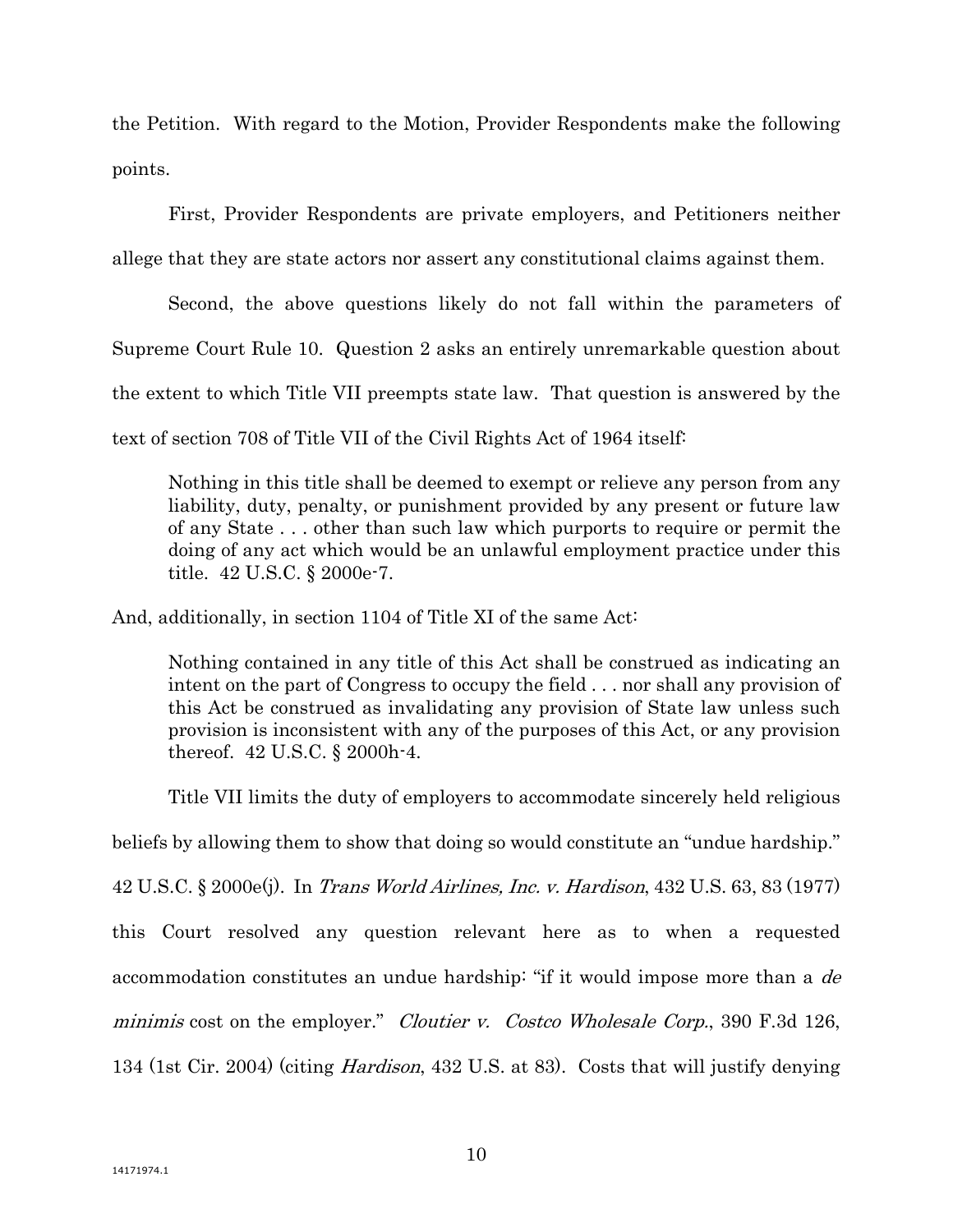a religious accommodation can be economic or non-economic, and it is well settled that accommodations which burden other employees or adversely affect the employer's public image constitute an undue hardship. E.g. Hardison, 432 U.S. at 83; Cloutier, 390 F.3d at 134-45 (holding employer was not required to permit the plaintiff to wear facial jewelry in contravention of the dress code). More germane to this case, employers are also not required, in order to accommodate employees' religious beliefs, to bear increased "safety risks and the risk of liability for the employer." E.g., EEOC v. Oak-Rite Mfg. Corp., 2001 WL 1168156, at  $*10$  (S.D. Ind. Aug. 27, 2001) ("Title VII does not require employers to test their safety policies on employees to determine the minimum level of protection needed to avoid injury."); Kluge v. Brownburg Community Sch. Corp., 2021 WL 2915023, at \*22 (S.D. Ind. July 12, 2021) ("Title VII does not require employers to provide accommodations that would place them 'on the razor's edge' of liability") (quoting Matthews v. Wal-Mart Stores, Inc., 417 F. App'x 552, 554 (7th Cir. 2011)); see also Sutton v. Providence St. Joseph Med. Ctr., 192 F.3d 826, 830 (9th Cir. 1999) ("[C]ourts agree that an employer is not liable under Title VII when accommodating an employee's religious beliefs would require the employer to violate federal or state law.")

Similarly, Petitioners' Question 3 presents no issues likely to trigger any of the Rule 10 criteria for granting certiorari. The question suggests that there is an unresolved issue with regard to a trial court's authority to grant preliminary injunctive relief. Provider Respondents disagree. As the District Court noted in its decision denying Petitioners' motion for preliminary injunction: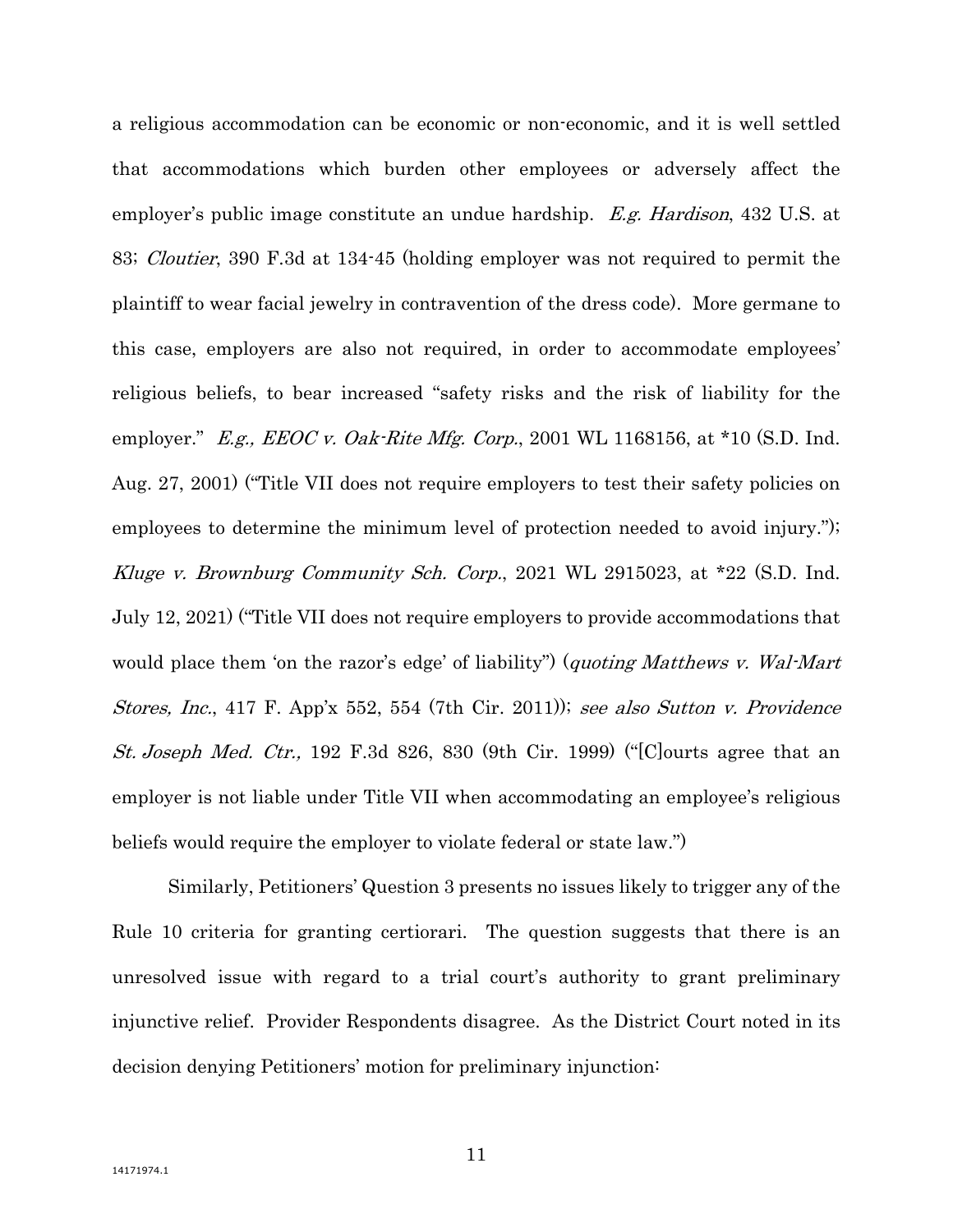The Supreme Court has "set a high standard for obtaining preliminary injunctions restraining termination of employment." Bedrossian v. Nw. Mem'l Hosp., 409 F.3d 840, 845 (7th Cir. 2005) (citing Sampson v. Murray, 415 U.S. 61 (1974)). The case must present a "genuinely extraordinary situation" to support granting an injunction, *Sampson*, 415 U.S. at 92 n.68; allegations of "humiliation, damage to reputation, and loss of income" are insufficient to meet that standard, Bedrossian, 409 F.3d at 845, as are "deterioration in skills" and "inability to find another job," *id.* at 846. Courts generally do not grant preliminary injunctions to prevent termination of employment, because "the termination . . . of employment typically [is] not found to result in irreparable injury." 11A Charles Alan Wright, Arthur R. Miller, & Mary Kay Kane, Federal Practice and Procedure § 2948.1 (3d ed. 2021). Injuries incurred in employment discrimination claims may be addressed through remedies at law, such as reinstatement, back pay, and damages. 42 U.S.C.A. § 2000e-5(g). In addition, in the ordinary course, Title VII violations must be addressed first through the administrative processes available under federal law. See 42 U.S.C.A. § 2000e-5(f)(1)), see also Rodriguez v. United States, 852 F.3d 67, 78 (1st Cir. 2017) ("It is settled that a federal court will not entertain employment discrimination claims brought under Title VII unless administrative remedies have first been exhausted.").

Case 1:21-cv-00242-JDL, Doc. 65, #798. While Petitioners may disagree with the

District Court's decision – one for which the standard of review is a highly deferential

abuse of discretion, see, e.g., Charlesbank Equity Fund II v. Blinds To Go, Inc., 370

F.3d 151, 158 (1st Cir. 2004) – Provider Respondents do not believe the trial court's

exercise of discretion not to grant injunctive relief against them raises any issue that

calls for review by this Court.

### **CONCLUSION**

 For the foregoing reasons, the Provider Respondents respectfully request that the Court deny Petitioners' Motion.